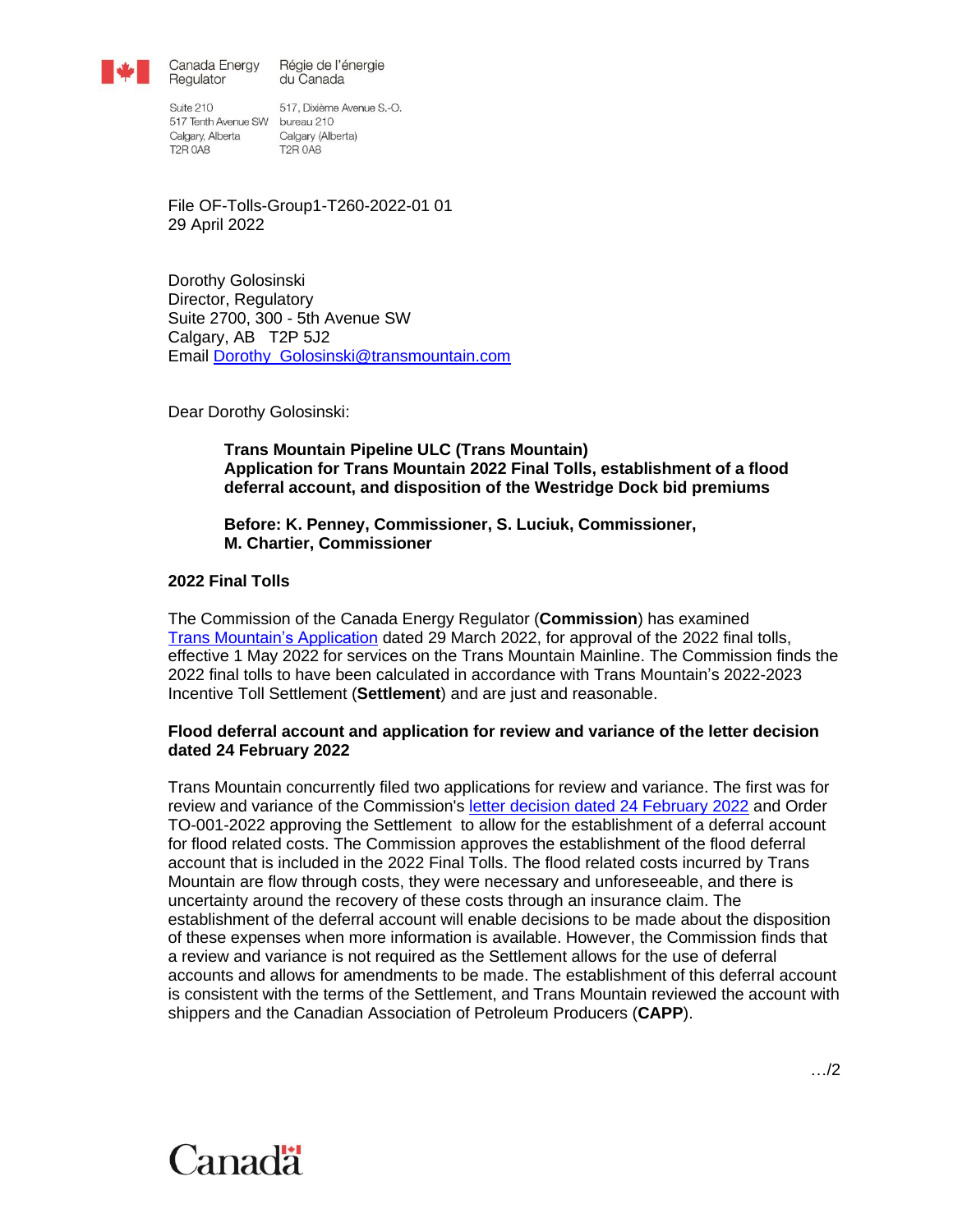The Commission therefore denies the request for review and variance of the Letter decision dated 24 February 2022 although the establishment of this deferral account is approved.

#### **Disposition of Westridge dock bid premiums and application for review and variance of the 20 July 2006 Letter Decision**

The second application for review and variance was of the 20 [July 2006 letter decision](https://apps.cer-rec.gc.ca/REGDOCS/Item/View/419236) issued by the National Energy Board (**NEB**) related to the disposition of the Westridge Dock Bid Premiums, in which the NEB directed the pipeline company to set up a deferral account for any premiums received to be refunded to toll payers in the following calendar year.

Trans Mountain proposes to dispose of the premiums as set out in the Application for 2022 Final Tolls. The Commission supports toll predictability and stability and approves Trans Mountain's proposal for disposition of the premiums. The 20 July 2006 decision has been varied several times, most recently in a [letter dated 29](https://apps.cer-rec.gc.ca/REGDOCS/File/Download/4091886) April 2021 where the Commission stated:

The Commission notes that it has varied the NEB's 20 July 2006 decision in recent years to allow for Trans Mountain to extend the refund of bid premiums beyond the end of each calendar year. As a result, the deferral account balance as of 31 December 2020 includes premiums from 2019 and 2020, as well as accumulated carrying charges. In the Commission's view, the fact that the deferral account contains premiums from more than one calendar year is a change in circumstances that has arisen since the NEB's 20 July 2006 decision. In these circumstances, the Commission finds that Trans Mountain has raised a doubt as to whether the NEB's 20 July 2006 decision should apply to Trans Mountain's Westridge Dock bid premiums.

However, the Commission ordered that "Distributions of premiums collected in any future year continue to be governed by the NEB's 20 July 2006 decision."

In its 12 April 2006 decision to allow a bid premium as a method for allocating capacity for Westridge Dock nominations, the NEB stated that the disposition of these premiums was a matter best left for discussion between the pipeline company, its shippers and interested persons. When agreement was not reached amongst shippers, the NEB issued its 20 July 2006 decision.

The Commission agrees that this matter is best left for discussion between Trans Mountain, its shippers and interested parties such as CAPP. In the current circumstances, these parties are aligned that the timing of refunding premiums to shippers should be determined as part of the annual toll filing process. Given this change in circumstances the Commission has decided to vary the 20 July 2006 decision permanently. The timing of refunding premiums to toll payers will no longer be required to be in the following calendar year and may instead be determined as part of the annual toll setting process.

Trans Mountain indicated that shippers were given notice of the proposed tolls, the establishment of the flood deferral account and the proposed disposition of Westridge Dock bid premiums. Trans Mountain responded to CAPP's and shippers' questions and CAPP provided a support letter. To Trans Mountain's knowledge, CAPP and shippers support the Application for 2022 Final Tolls or are not opposed to it. The Commission did not receive any comments on the Application for 2022 Final Tolls or the requests for review and variance.